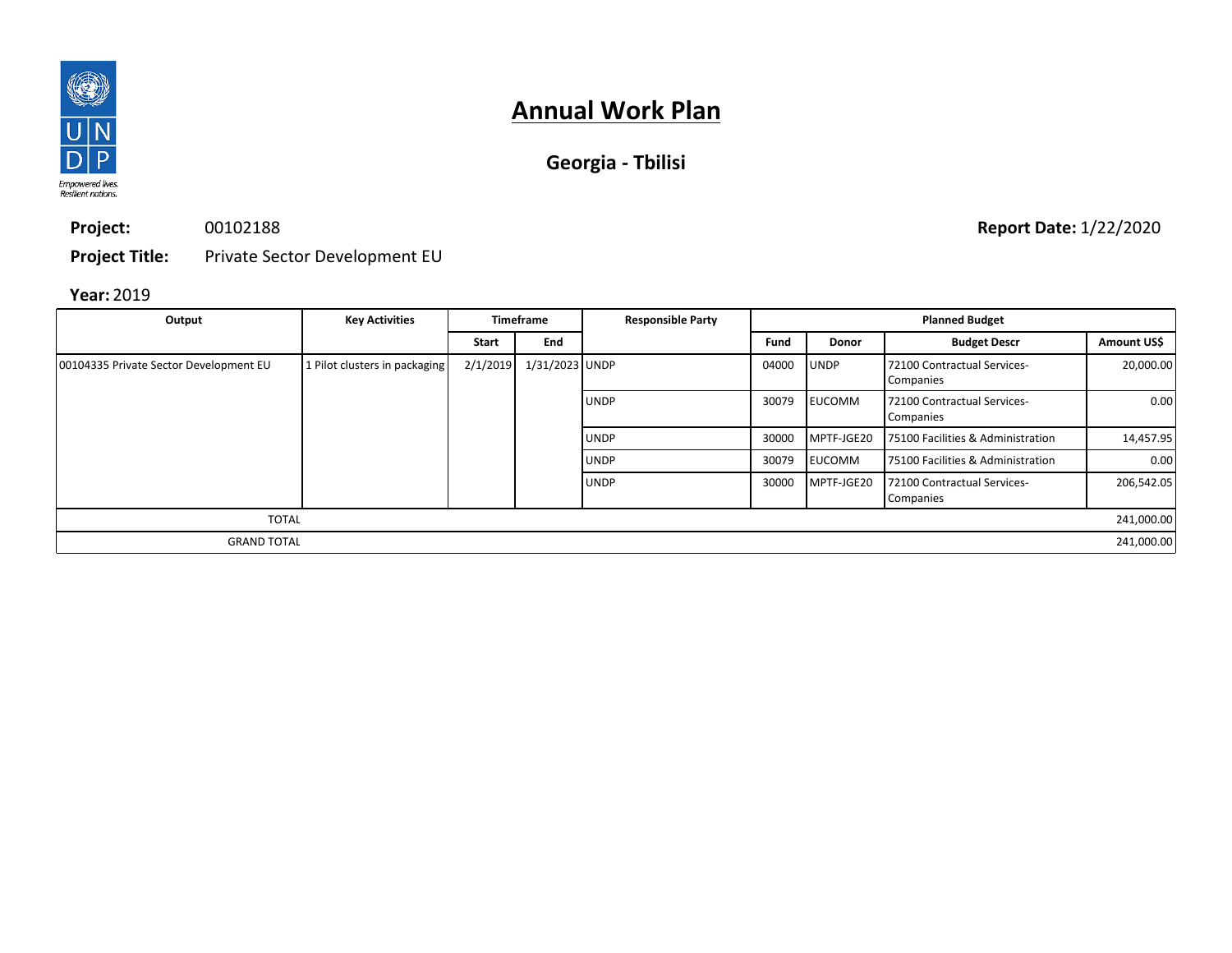

| Georgia - Tbilisi |  |  |
|-------------------|--|--|
|-------------------|--|--|

**Project:** 00102188

**Project Title:** Private Sector Development EU

### **Year:** 2020

| Output                                 | <b>Key Activities</b>         | <b>Timeframe</b> |                |             |       | <b>Responsible Party</b> |                                          |             | <b>Planned Budget</b> |  |
|----------------------------------------|-------------------------------|------------------|----------------|-------------|-------|--------------------------|------------------------------------------|-------------|-----------------------|--|
|                                        |                               | <b>Start</b>     | End            |             | Fund  | <b>Donor</b>             | <b>Budget Descr</b>                      | Amount US\$ |                       |  |
| 00104335 Private Sector Development EU | 1 Pilot clusters in packaging | 2/1/2019         | 1/31/2023 UNDP |             | 30000 | MPTF-JGE20               | 72100 Contractual Services-<br>Companies | 876,785.53  |                       |  |
|                                        |                               |                  |                | <b>UNDP</b> | 30079 | <b>EUCOMM</b>            | 75100 Facilities & Administration        | 0.00        |                       |  |
|                                        |                               |                  |                | <b>UNDP</b> | 04000 | <b>UNDP</b>              | 72100 Contractual Services-<br>Companies | 20,000.00   |                       |  |
|                                        |                               |                  |                | <b>UNDP</b> | 30079 | <b>EUCOMM</b>            | 72100 Contractual Services-<br>Companies | 0.00        |                       |  |
|                                        |                               |                  |                | <b>UNDP</b> | 30000 | MPTF-JGE20               | 75100 Facilities & Administration        | 61,374.99   |                       |  |
| <b>TOTAL</b>                           |                               |                  |                |             |       |                          |                                          | 958,160.52  |                       |  |
| <b>GRAND TOTAL</b>                     |                               |                  |                |             |       |                          |                                          | 958,160.52  |                       |  |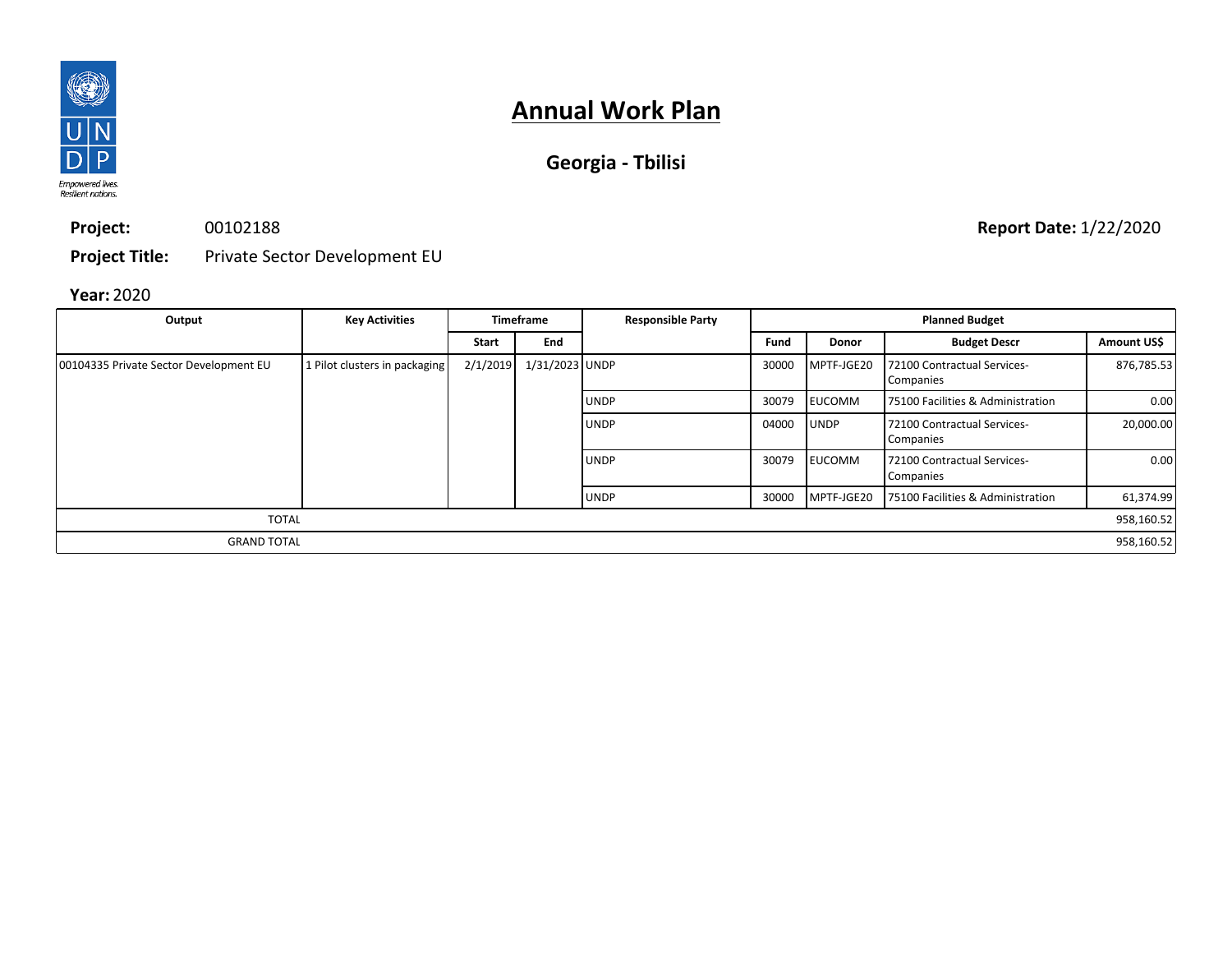

| Georgia - Tbilisi |  |  |
|-------------------|--|--|
|-------------------|--|--|

**Project:** 00102188

**Project Title:** Private Sector Development EU

### **Year:** 2021

| Output                                 | <b>Key Activities</b>         | <b>Timeframe</b> |                | <b>Responsible Party</b> |       |               | <b>Planned Budget</b>                    |              |
|----------------------------------------|-------------------------------|------------------|----------------|--------------------------|-------|---------------|------------------------------------------|--------------|
|                                        |                               | <b>Start</b>     | End            |                          | Fund  | <b>Donor</b>  | <b>Budget Descr</b>                      | Amount US\$  |
| 00104335 Private Sector Development EU | 1 Pilot clusters in packaging | 2/1/2019         | 1/31/2023 UNDP |                          | 30000 | MPTF-JGE20    | 75100 Facilities & Administration        | 69,753.86    |
|                                        |                               |                  |                | <b>UNDP</b>              | 30000 | MPTF-JGE20    | 72100 Contractual Services-<br>Companies | 996,483.67   |
|                                        |                               |                  |                | <b>UNDP</b>              | 04000 | <b>UNDP</b>   | 72100 Contractual Services-<br>Companies | 20,000.00    |
|                                        |                               |                  |                | <b>UNDP</b>              | 30079 | <b>EUCOMM</b> | 75100 Facilities & Administration        | 0.00         |
|                                        |                               |                  |                | <b>UNDP</b>              | 30079 | <b>EUCOMM</b> | 72100 Contractual Services-<br>Companies | 0.00         |
| <b>TOTAL</b>                           |                               |                  |                |                          |       |               |                                          | 1,086,237.53 |
| <b>GRAND TOTAL</b>                     |                               |                  |                |                          |       |               |                                          | 1,086,237.53 |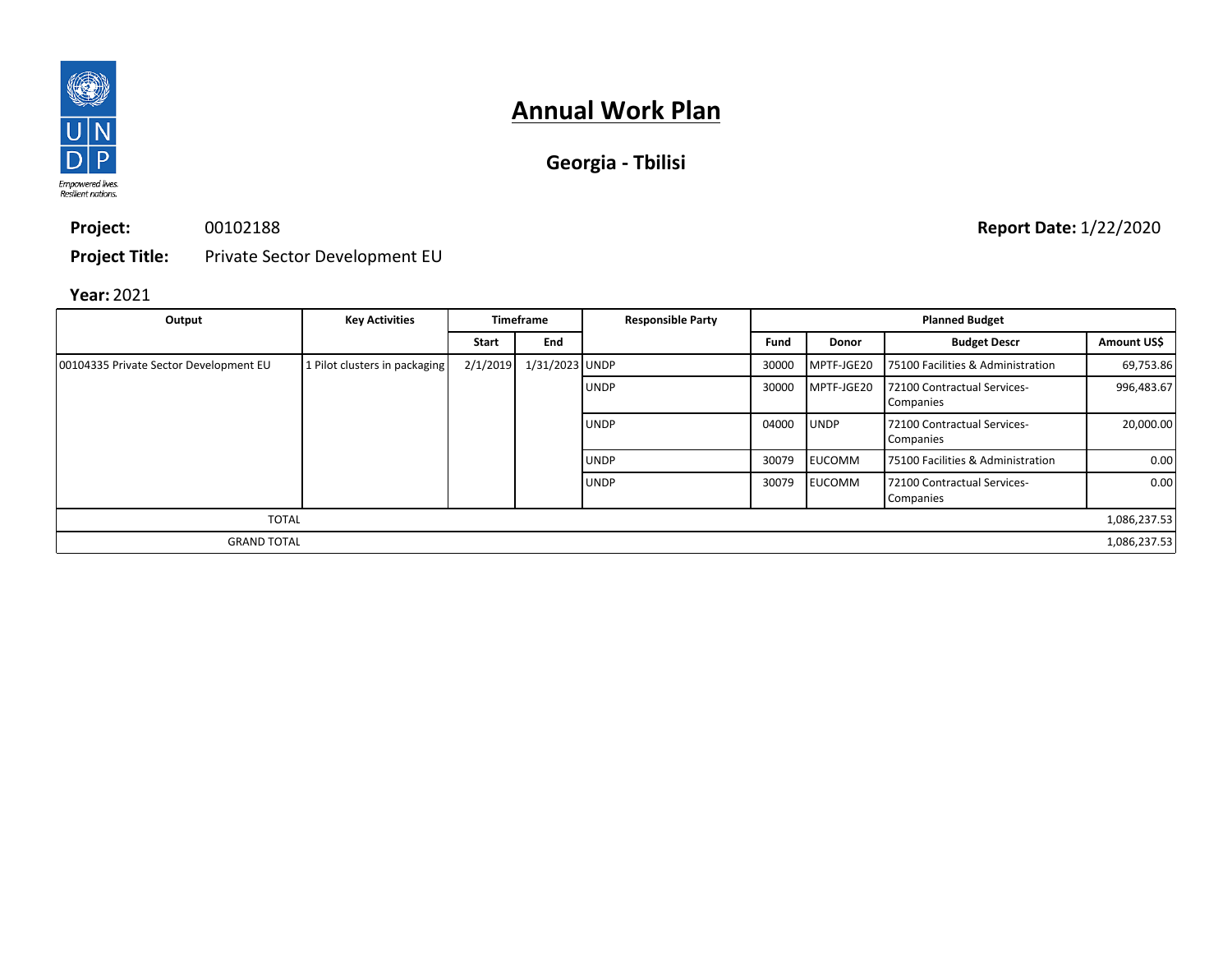

| Georgia - Tbilisi |  |  |
|-------------------|--|--|
|-------------------|--|--|

**Project:** 00102188

**Project Title:** Private Sector Development EU

## **Year:** 2022

| Output                                 | <b>Key Activities</b>         | <b>Timeframe</b> |                | <b>Responsible Party</b> |       | <b>Planned Budget</b> |                                          |             |
|----------------------------------------|-------------------------------|------------------|----------------|--------------------------|-------|-----------------------|------------------------------------------|-------------|
|                                        |                               | <b>Start</b>     | End            |                          | Fund  | <b>Donor</b>          | <b>Budget Descr</b>                      | Amount US\$ |
| 00104335 Private Sector Development EU | 1 Pilot clusters in packaging | 2/1/2019         | 1/31/2023 UNDP |                          | 04000 | <b>UNDP</b>           | 72100 Contractual Services-<br>Companies | 20,000.00   |
|                                        |                               |                  |                | <b>UNDP</b>              | 30000 | MPTF-JGE20            | 75100 Facilities & Administration        | 37,530.14   |
|                                        |                               |                  |                | <b>UNDP</b>              | 30000 | MPTF-JGE20            | 72100 Contractual Services-<br>Companies | 536,144.85  |
| <b>TOTAL</b>                           |                               |                  |                |                          |       |                       |                                          | 593,674.99  |
| <b>GRAND TOTAL</b>                     |                               |                  |                |                          |       |                       |                                          | 593,674.99  |